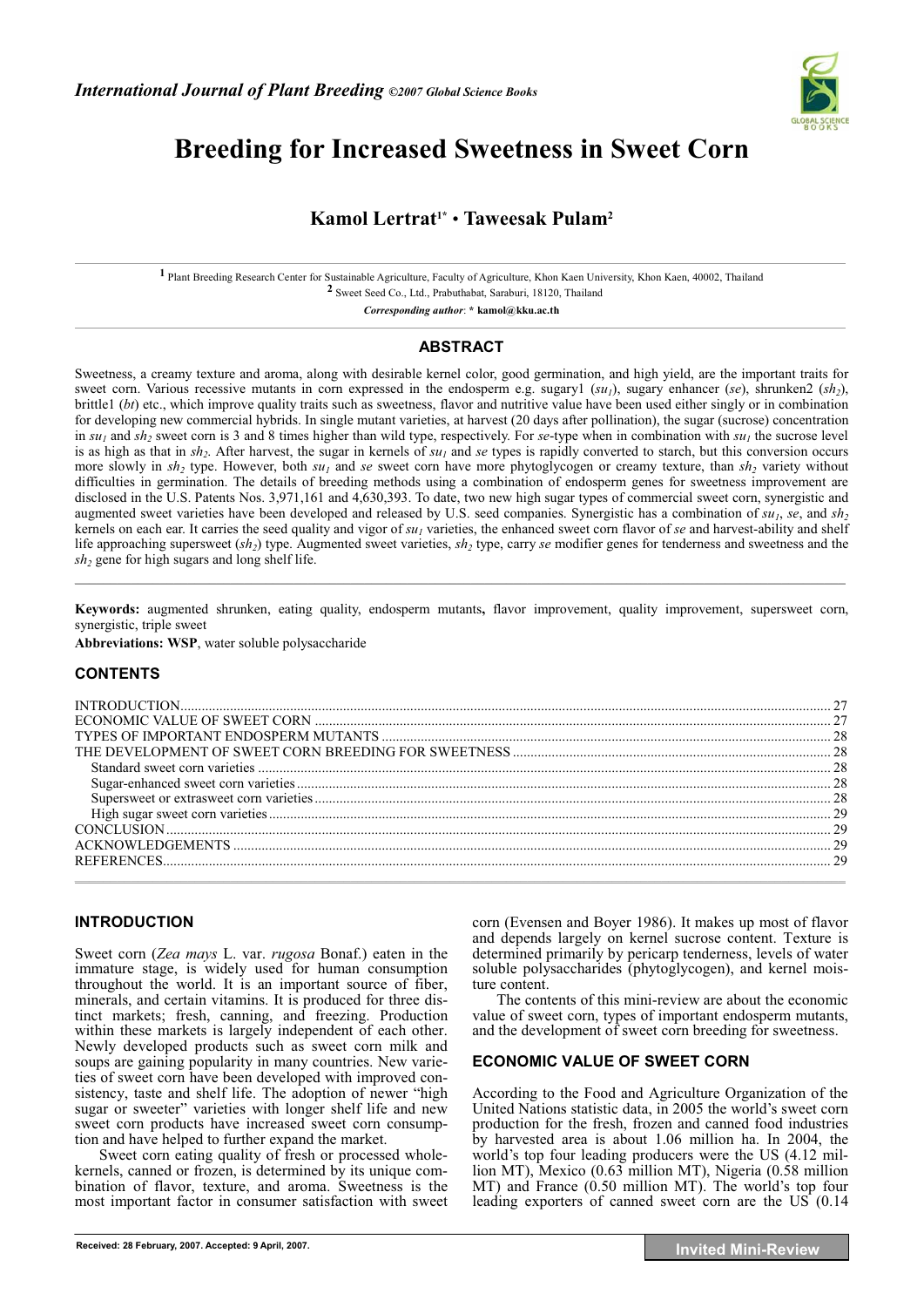million MT), Hungary (0.13 million MT), France (0.11 million MT), and Thailand (0.10 million MT). And the world's top four leading exporters of frozen sweet corn are the US (0.07 million MT), Hugary (0.04 million MT), New Zealand (0.03 million MT), and Belgium (0.02 million MT). Global imports of canned sweet corn are valued over \$468 million in 2004. The top five importing countries are the Russian Federation (0.09 million MT), Germany (0.06 million MT), the UK (0.05 million MT), Japan (0.05 million MT), and the Republic of Korea (0.04 million MT). The global imports of frozen sweet corn were valued over \$218 million. And, the top five importing countries for frozen sweet corn are the UK  $(0.07 \text{ million MT})$ , Japan  $(0.05 \text{ mil}$ lion MT), Belgium (0.02 million MT), the U.S. (0.02 million MT), and China (0.01 million MT). In terms of per capita consumption sweet corn, the US currently consumes 2.5 kg per year higher than the EU (1.5 kg per year). And, French per capita consumption is one of the highest in Europe (Hénard 2003).

## **TYPES OF IMPORTANT ENDOSPERM MUTANTS**

Sweetness is affected by the amounts of sugar and starch in the endosperm. One of the areas of genetic improvement of sweet corn has involved the selection of mutants that produce high sugar levels in the kernel endosperm. To date, starch biosynthesis and the genetic modification of endosperm carbohydrates have been researched and reviewed. Several endosperm genes used in sweet corn improvement to increase sugar content and decrease starch content have been identified (Creech 1965; Boyer and Shannon 1984; Tracy 1997). Four most useful mutants are shrunken2 (sh<sub>2</sub>), brittle1 (*bt*), sugary1 (*su1*), and sugary enhancer1 (*se*).

The *sh<sub>2</sub>* and *bt* located in chromosome 3 and 5, respectively are classified as class 1 mutants involved in large reductions in starch and large increase in sugar. Mature dry kernels of both mutants are collapsed, angular, opaque and brittle. While the  $su_1$  and *se* located in chromosome  $\overline{4}$  and 2, respectively are the class 2 mutants occurred later in the starch biosynthesis pathway and changed types and proportion of types of polysaccharides stored in the endosperm. Mature dry kernels of the  $su<sub>1</sub>$  are wrinkled and translucent. While  $se$ 's kernels observed only in  $su<sub>1</sub>$  lines, were inflated, light colored, slow drying, color varies with background, collapsed, angular, opaque and brittle. The class 1 mutants are epistatic to class 2 mutants (Boyer and Shannon 1984; Tracy 1997).

#### **THE DEVELOPMENT OF SWEET CORN BREEDING FOR SWEETNESS**

Standard or conventional sweet corn breeding method has been used to develop commercial hybrids by breeders for more than century. This method involves the development of homozygous inbred lines by selfing and selection of desired phenotypes using pedigree selection from broadbased breeding populations, the crossing of these inbred lines, and the evaluation of the hybrids from the crosses to determine which have commercial potential. The most efficient method used for flavor screening is bite taste at marketing stage.

Sweet corn breeders have been extensively and successfully used 4 mutants,  $sh_2$ ,  $bt$ ,  $su_1$ , and  $se$ , singly or in combination in modern breeding to create new "high sugar" commercial sweet corn varieties. The breeding work has been centered on manipulation of these endosperm genes which control the level of sugar found in the corn kernel. As a results, 4 groups of sweet corn: standard, supersweet, sugary enhanced, and high sugar sweet corn, have been developed and successfully used for commercial production.

#### **Standard sweet corn varieties**

Standard or traditional sweet corn varieties are  $su_1$  mutants. The  $su<sub>1</sub>$  varieties, at immature milky stage (20 days after pollination), contain 10.2% of sucrose and 22.8% of water soluble polysaccharide (WSP), a creamy texture, about 3 and 8 times the sugar and WSP contents of field corn, respectively (Creech 1965). The sugary varieties have a creamy texture and good corn flavor and are known for their good germination and seedling vigor. But their kernels can lose their sucrose from 14.4% to 5.7% (about 2.5 times) at room temperature (27.0°C) 24 hours after harvest due to sucrose rapidly converting to starch (Garwood *et al*. 1976). These losses greatly affect the eating quality. As a result, the harvest and storage periods for the  $su<sub>1</sub>$  varieties are short. These varieties are suitable for processing, e.g., canning and freezing.

Most of sugary-type sweet corn breeding works for temperate region have been done in the US. Dantings Early was one of the first named sweet corn varieties that appeared in 1844 (Galinat 1971) while Golden Bantam, released in 1902, became one of the most important open-pollinated varieties. Many new hybrid varieties such as Jubilee, Silver Queen (the most popular roadside market sweet corn variety in the US), Golden Cross Bantum, Early Sunglow, Merit, Seneca Chief, Bonanza and Earlivee have been developed and marketed.

#### **Sugar-enhanced sweet corn varieties**

The *se* type varieties have a sugar content twice as much as normal sweet corn, extremely tender kernels, creamy texture and good corn flavor. Sugar conversion occurs at the same rate as for the  $su<sub>1</sub>$  type since the kernels contain more sugar, their sweet taste retain longer after harvest. There are two distinct groups within the varieties containing the *se* gene: homozygous and heterozygous. The homozygous varieties (*sese su<sub>1</sub>su<sub>1</sub>*) have higher sugar (20% to 35%) in 100% of their kernels. While the heterozygous varieties (*Sese su<sub>1</sub>su<sub>1</sub>*) have lower sugar (14% to 25%) and only 25% of the *se* type kernels and  $75\%$  of the  $su<sub>1</sub>$  type therefore, homozygous varieties are usually sweeter than heterozygous varieties (Tracy 1997).

High quality commercial *se*-hybrids have been developed and commercialized such as Seneca Arrowhead and Temptation from Seminis Seeds; Sugar Buns and Miracle from Crookham, Co.; and Spring Treat and Merlin from Mesa Maize, Inc.

However, progress in developing *se* hybrids has been relatively slow due to the difficulty in identifying its presence in dry seeds and its undesirable pale yellow kernel color. Also, it appears that a number of recessive modifiers are required to attain high quality *su<sub>1</sub>se* hybrids (Tracy 1997).

#### **Supersweet or extrasweet corn varieties**

The *sh<sub>2</sub>* mutants at the immature milky stage (20 days after pollination) contain 29.9% sucrose, the highest amount, about 3 and 8 times the sugar content of the  $su<sub>1</sub>$  (10.2%) and field corn (3.5%), respectively. And it retains this level longer and has less starch than  $su_1$ , but has a less creamy texture due to very little WSP (Creech 1965). From Nelson's study in 1980, at 21 days after pollination the *bt* kernels contain 19.3% less sucrose than the *sh<sub>2</sub>* kernels (22.5%) but higher than field corn  $(2.9\%)$ . The texture of supersweet corn is crispy rather than creamy as with the standard and enhanced varieties. The fresh market shelf life is extended because of the slower conversion of sugars to starch after harvest. Seed kernels are lighter in weight, shrunken in appearance and difficult to germinate under cold soil temperature.

Supersweet corn  $sh_2$ -type in the US was firstly developed by Professor John Laughnan, University of Illinois in the 1950's. Illinois Foundation Seeds Inc. (IFSI) is the first seed company to release a supersweet corn and it is called "Illini Xtra Sweet". In the early 1980s a widespread use of the supersweet corn hybrid, from 2 to over 90% within five years, has started in the Florida growing area after a successful marketing campaign by Abbott and Cobb Inc., to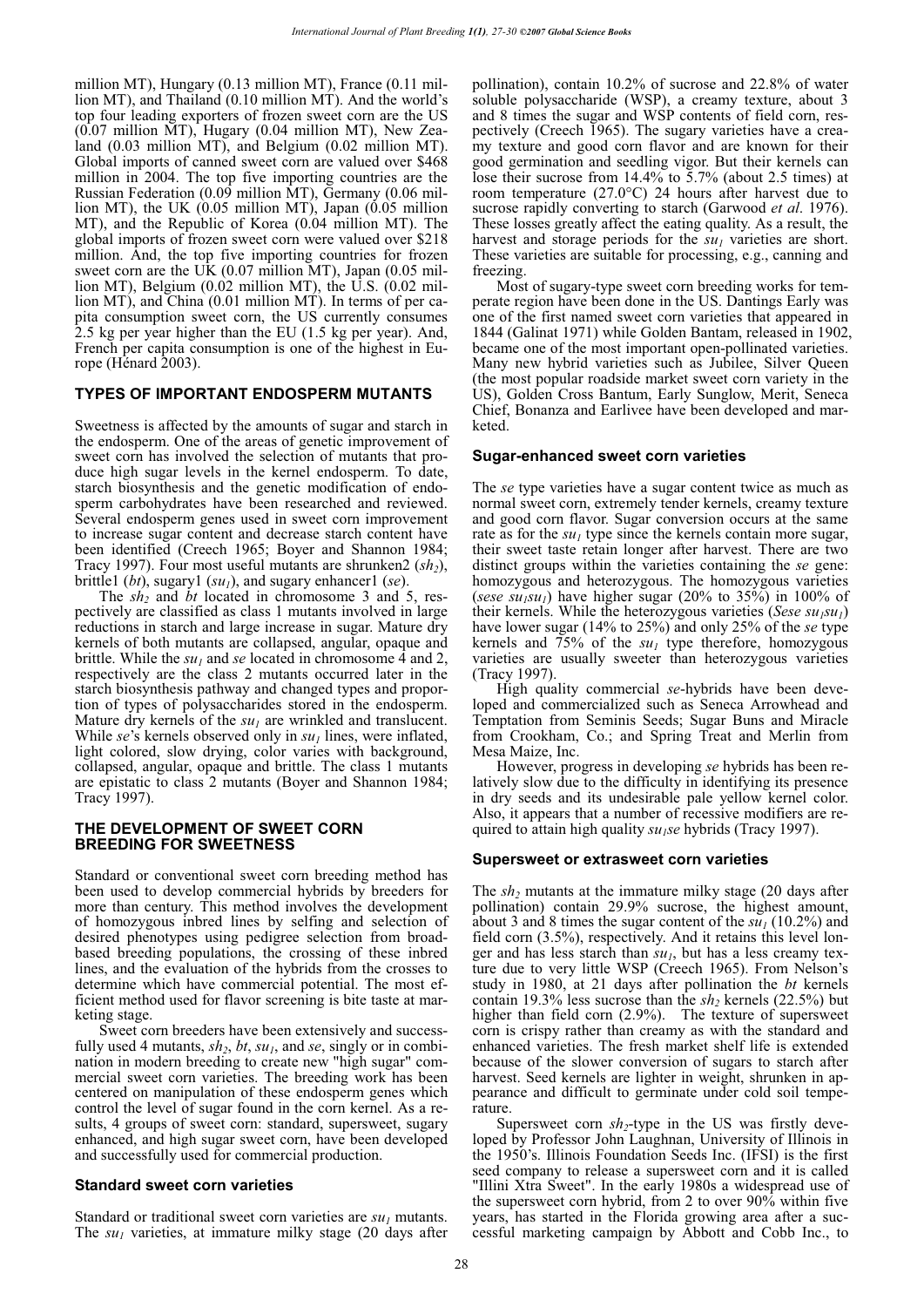educate wholesale buyers, consumers and growers about the superior qualities of supersweet corn. And the same trend occurred throughout the US for all sweet corn grown for long-distance shipping. Simultaneously, the introduction of new supersweet hybrids with necessary processing traits marked the beginning of canned supersweet corn industry (Pataky 2003).

Supersweet corn varieties, both *sh2*- and *bt*-types for the tropic were developed by Professor James Brewbaker, University of Hawaii in the 1960's. Seventeen populations of sweet ( $su_1$  gene) and supersweet corn ( $bt$ ,  $bt_2$  and  $sh_2$  genes) have been bred in Hawaii for quality, yield, and tolerance to maize mosaic virus and other diseases. These populations offer tropical breeders some of the best germplasm for sweet and supersweet corn improvement. Several of the varieties are in commercial use internationally, as they have been informally released during earlier cycles of breeding since 1968 (Thailand,  $sh_2$  COMP 1). All have a foundation in Hawaiian Sugar (tracing to Cuban  $\times$  Golden Bantam), with inputs from many different sources. The most widely grown OP populations are "Hawaiian Supersweet #9", *bt* and "Thai Supersweet", a yellow  $sh_2$  population. Collaborative studies in Hawaii, Australia and Thailand have led to the development of commercially successful hybrids of these sweet corns, which have expanding importance for fresh and processing markets in Asia. Widely grown supersweet hybrids include "Hawaiian Supersweet #10", a 3-way *bt* hybrid, Australia's "H5", a singlecross *sh2* hybrid, and Thailand's *sh2* hybrids: ATS-5, Sugar-75, Hibrix3; *bt*: ATS-8. Several companies now market tropical supersweets, the most extensive being that of Pulam's "Sweet Seed Co." in Thailand, and the products are well accepted by public (Brewbaker *et al*. 2006).

These newer supersweet varieties are becoming the dominant type in all major US sweet corn production regions and many countries in Asia, Europe, South America and Africa. It is popularly known due to its higher sugar content and long shelf life, suitable for long-distance shipping. And it has enabled manufacturers to can sweet corn without adding sugar.

#### **High sugar sweet corn varieties**

Although there are many commercial varieties of sweet corn containing an individual gene of  $su_1$ , se,  $sh_2$ , or  $bt$ , which provide a number of useful traits, these varieties are not without their problems. Sugary varieties lose their sweetness rapidly after maturity. Supersweet (*sh<sub>2</sub>*, or *bt*) varieties have a tough pericarp, lack creaminess, poor corn flavor and poor germination. Sugary enhanced varieties still have lost their sweetness faster than in supersweet varieties. For this reason, breeders have developed new varieties with a high sugar content, good germination and superior agronomic traits by using genetic combinations of other endosperm genes with the sugary allele. Details of the breeding methods are disclosed in the U.S. Patents Nos. 3,971,161 and 4,630,393.

Bonucci, US Patent Nos. 3,971,161 and 4,630,393 has developed two new sweet corn hybrids, "Sweet Gene hybrid" and "Sweetie". The first hybrid or the sugary-shrunken hybrid, having the genotype  $su_1su_1Sh_2sh_2$  is derived from a cross between sugary-shrunken inbred  $(su_1su_1 sh_2sh_2)$  as female with sweet corn male inbred  $(su_1su_1Sh_2Sh_2)$ . The F<sub>1</sub> is normal appearing sweet corn seed and produced  $F<sub>2</sub>$  ears characterized by a 3:1 segregation of sugary  $(su_1su_1)$  kernels to shrunken (*sh<sub>2</sub>sh<sub>2</sub>*) kernels. The hybrid has very high in both sugars (approximately 50% more sucrose, 33% more total sugars) and WSP. The second hybrid, "Sweetie" or "Improved Supersweet" hybrid, having the genotype  $Su_1su_1$   $sh_2sh_2$  is derived from a cross between sweet corn inbred  $(Su_1Su_1sh_2sh_2)$  as female with sugary-shrunken male inbred  $(su_1su_1 sh_2sh_2)$ .

After breeders have been "stacking" the endosperm genes, new varieties contain a number of different combinations of the three major genes and their modifier genes

have been released. These new types can be divided into two pollination groups as a supersweet or sugary variety (Tracy 2005).

Improved *sh2* varieties (Augmented: Xtra-Tender Brand®, Gourmet Sweet Brand®, and Multisweets®) have recently appeared. They have a  $sh_2$  endosperm that has been successfully combined with *se* genes and modifier genes. The kernels of these ears are more tender than those of ordinary *sh<sub>2</sub>* varieties. They are also very sweet (over 30% sugars), have a good corn flavor, good longevity and are more robust in the field than the  $sh_2$  varieties. Newly improved *sh2* hybrids varieties have been developed and commercialized such as Xtra-Sweet and Xtra-Tender from Illinois Foundation Seeds Inc., Mirai® from Siegers Seed Co. and Optimum and Holiday from Crookham, Co.

Synergistic varieties (Sweet Breed<sup>TM</sup> and Triple Sweet<sup>®</sup>) have been created by combining  $su_1$  gene with se and  $sh_2$ genes. They are homozygous for the  $su<sub>1</sub>$  gene but heterozygous for the other genes. The ear therefore contains different types of kernels.

Sweet Breed<sup>TM</sup> such as Sweet Chorus, Sweet Rhythm, and Sweet Ice developed by Harris Moran Seeds are based on a *se* heterozygous background have about 25% *se* kernels, 25% *sh2* kernels and 50% su kernels. These varieties have good seed quality combined with higher sugar content than the  $su<sub>1</sub>$  varieties.

Triple Sweet® varieties such as Avalon, Serendipity, Honey select developed by Rogers seed, are based on a se homozygous background have an ear composed of 75% sugary enhancer kernels and 25% *sh2* kernels. This type of corn combines the outstanding tenderness and flavor of the *se* type with higher sugar content and an extended longevity of the *sh2* type. It also has good field robustness. Tablesweet<sup>®</sup> varieties such as Parfait TSW<sup>®</sup>, and Welcome TSW<sup>®</sup> developed by Mesa Maize, Inc. are the newly improved homozygous *se* varieties with high sugar contents and long shelf life.

#### **CONCLUSION**

Because of the importance of sweet corn, breeders have been devoted to the improvement of sweetness and others valuable characteristics, such as yield, disease and insect resistance, and tolerance of environmental stress. By developping new genetic combinations of four important endosperm genes which are shrunken2 (*sh2*), brittle1 (*bt*), sugary1 (*su1*), and sugary enhancer1 (*se*), new high sugar sweet corn varieties of great texture and taste with long shelf life have been developed and marketed. These high sugar sweet corn with extending postharvest quality hybrid varieties are well accepted by consumers both in the US and Japan. The worldwide expansion of using the high sugar sweet corn hybrids especially for fresh market can be anticipated. However, better varieties with an emphasis on superior kernel quality and agronomic requirements such as ear size and shape, kernel color and size unique to each specific market is required. The sweet corn breeding program must go on and need more support.

#### **ACKNOWLEDGEMENTS**

We would like to sincerely thank Professor James Brewbaker from the University of Hawaii in the United States for laying the foundation for sweet corn breeding in Thailand and for providing the valuable information used in this review.

#### **REFERENCES**

- **Bonucci PA** (1986) Production of hybrid "improved supersweet" sweet corn. US Patent Number: 4,630,393
- **Bonucci PA** (1979) Production of hybrid sweet corn. US Patent Number: 3,971,161
- **Brewbaker JL** (2006) Development of supersweet maize adapted to the tropics. In: Mercer CF (Ed) *Breeding for Success: Diversity in Action*, Australasian Plant Breeding Conference Christchurch, New Zealand, 18-21 April 2006, pp